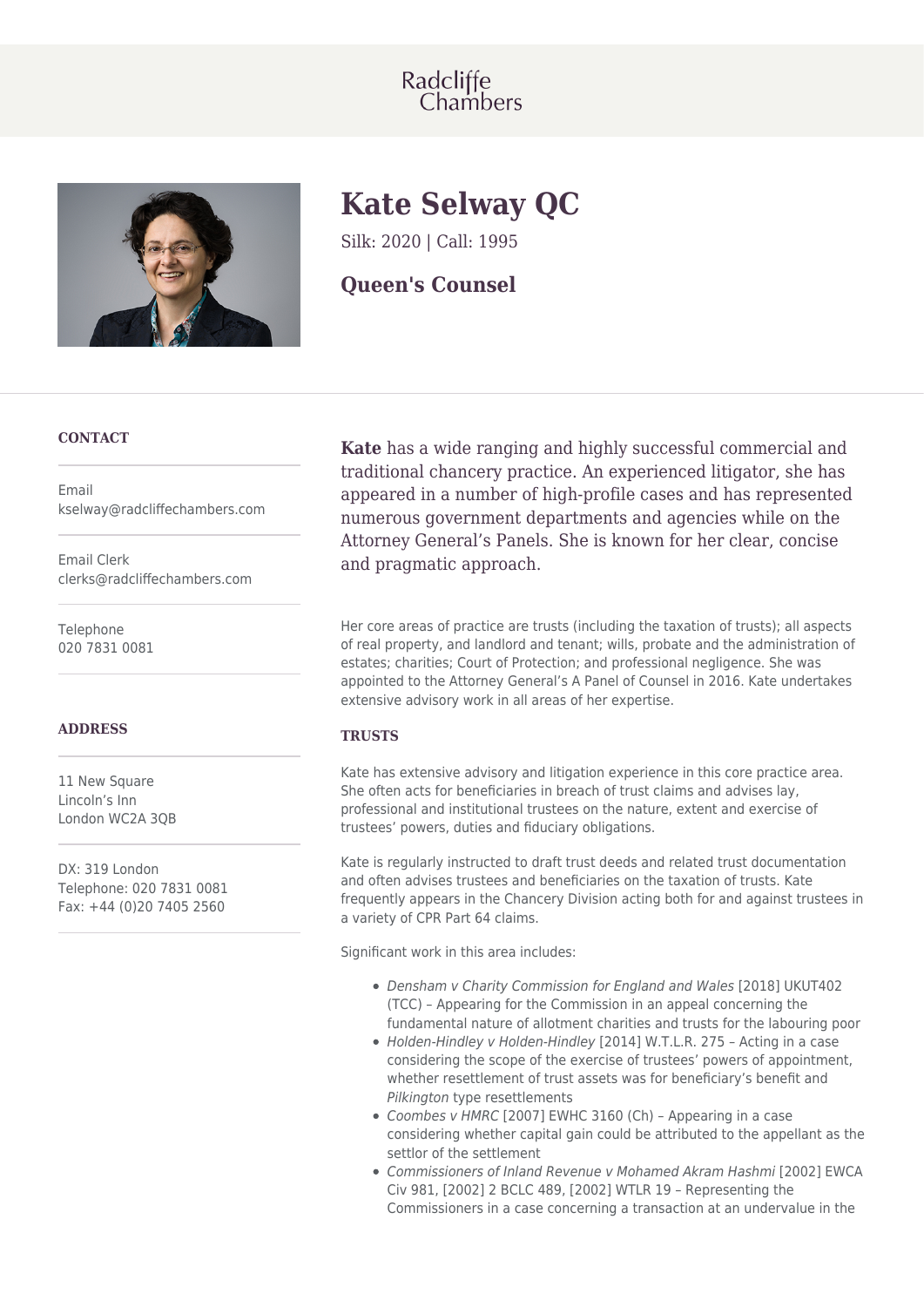# **REAL ESTATE AND PLANNING**

Kate's wealth of expertise in this core practice area extends to all aspects of real property and landlord and tenant law.

She deals regularly with the following: easements and restrictive covenants; propriety estoppel; beneficial interests in the home; mortgages and securities; registered and unregistered conveyancing; Land Registry indemnities and other aspects of Land Registry practice; adverse possession and boundary disputes; highways and planning; compulsory purchase and compensation; overage and development; Stamp Duty Land Tax; business and residential tenancies; agricultural holdings and farm business tenancies; leasehold enfranchisement; tenants' rights of first refusal.

Kate regularly advises and acts for both borrowers and lenders in a wide range of mortgage-related work including forged and fraudulent mortgages, misrepresentation and undue influence, subrogation, marshalling, equitable mortgages and charges, enforcement, breach of warranty of authority, breach of fiduciary duty, and land registration issues including indemnities.

Kate has significant experience of local government and planning work, having been a member of the Attorney General's B and C Panels from 1999 to 2008 when she was regularly instructed by the Highways Agency and the Department for Transport on planning and compulsory purchase matters. She has also represented the Highways Agency in three major public road inquiries.

Significant work in this area includes:

- Christodoulides v Marcou [2017] EWHC 2691 (ChD) Morgan J; [2017] EWHC 2632 (Ch) – Acting for the successful respondent in relation to two applications for permission to appeal in a case concerning fraudulent calumny, inter vivos transfer of land and presumed undue influence
- Marcou v Christodoulides (2017) Representing the claimant in a ten-day trial concerning fraudulent calumny, inter vivos transfer of land and presumed undue influence
- SOCA v Szepietowski [2013] UKSC 65; [2011] EWCA Civ 856; [2010] EWHC 2570; [2009] EWHC 1560; [2009] EWHC 344;[2009] EWHC 655 – Acting as junior counsel at the Supreme Court, Court of Appeal and trial stages of a leading case concerning the doctrine of marshalling, an important equitable remedy
- Taff v Highways Agency JPL2010, 2, 264-8, Lands Tribunal Acting in a case concerning compensation for compulsory purchase and waste management licences
- Elizabeth Court (Bournemouth) Ltd-v-HMRC(2007) Appearing in a case concerning liability to pay Stamp Duty Land Tax where a right of collective enfranchisement to purchase freehold was exercised.

# **WILLS AND ESTATES**

Kate has built up a wealth of advisory and litigation experience in this practice area.

Her extensive probate practice regularly includes the following: 1975 Act litigation; will validity issues: testamentary capacity, want of knowledge and approval, undue influence, execution and attestation, forgery; lost wills; probate receiverships; domicile and conflicts of laws issues; will construction problems; tax and estate planning; will drafting and deeds of variation; administration of estates; intestate succession and bona vacantia matters; devastavit claims against personal representatives; advising and representing charitable residuary legatees.

Significant work in this area includes: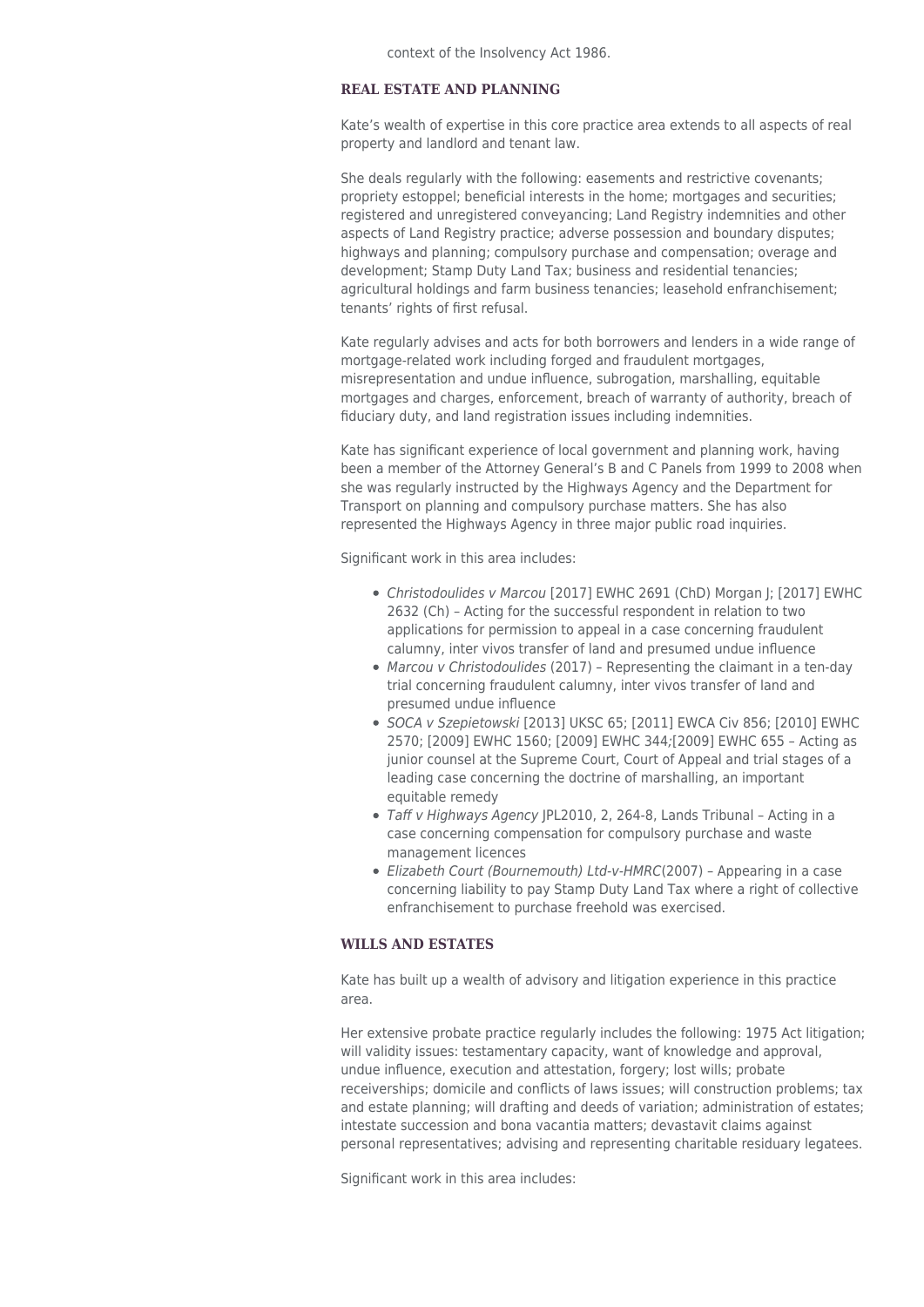- Christodoulides v Marcou [2017] EWHC 2691 (ChD) Morgan J; [2017] EWHC 2632 (Ch) – Acting for the successful respondent in relation to two applications for permission to appeal in a case concerning fraudulent calumny, inter vivos transfer of land and presumed undue influence
- Marcou v Christodoulides (2017) Representing the claimant in a ten-day trial concerning fraudulent calumny, inter vivos transfer of land and presumed undue influence
- Siaw v Lock & Ors [2011] EWHC 2926 (Ch) Acting in an administration of events case concerning consent orders, proprietary estoppel and receivers' powers and duties
- The Solicitor for the Affairs of Her Majesty's Treasury v Doveton [2008] EWHC 2812, [2009] BPIR 352 – Acting in a case concerning will forgery
- IRC v Arkwright [2004] WTLR 855, [2005] 1 WLR 1411 Appearing in a case determining that a special commissioner had jurisdiction to hear an appeal in relation to an inheritance tax dispute on an issue of law but had no jurisdiction to determine the value of the interest in a property for the purposes of inheritance tax, as it was an issue for the Lands Tribunal.

# **TAX**

Kate regularly advises clients on tax matters arising in the context of her property, trust and probate work (typically Inheritance Tax, Capital Gains Tax and Stamp Duty Land Tax).

As a member of the Attorney General's A Panel Kate is also regularly instructed by HMRC in Tax Tribunal litigation which has enabled her to develop a wide-ranging knowledge of revenue law generally (see the cases below).

Significant cases include:

- Reid v Revenue and Customs Commissioners [2018] UKFTT 236 (TC) Appearing in an appeal concerning film industry partnerships and tax avoidance, HMRC enquiry processes, closure notices, carry-back reliefs
- Elizabeth Court (Bournemouth) Ltd v HMRC (2007) Appearing in a case concerning liability to pay Stamp Duty Land Tax where a right of collective enfranchisement to purchase freehold was exercised
- Coombes v HMRC [2007] EWHC 3160 (Ch) Appearing in a case considering whether capital gain could be attributed to the appellant as the settlor of the settlement
- Significant Ltd v Farrel (HMIT) [2006] STC 1626 Acting in an appeal concerning the procedure and time limits for transmitting case stated to High Court and whether High Court had jurisdiction to extend time limit.

# **CHARITIES**

Kate regularly advises charities, clubs and unincorporated associations on a wide variety of matters including charity governance, charitable status, charity trading, charity land, club rules, the validity of charitable bequests and the dissolution of unincorporated associations by the court.

Her recent work includes representing the successful respondent in Densham v The Charity Commission for England and Wales [2018] UKUT 0402 (TCC), an appeal brought by local allotment holder Pauline Densham, who sought to argue that the wording of two mid-19th century enclosure awards allotting land in Hughenden, Bucks "on trust for the labouring poor" did not create a charitable trust of allotment land. She also acted for the Charity Commission in the First Tier Tribunal.

# **COURT OF PROTECTION**

Kate has a wealth of experience in the Court of Protection and regularly appears in property and affairs related matters including statutory will and deputyship applications. She is also developing increasing experience in the personal welfare side of the Court of Protection's work including deprivation of liberty applications.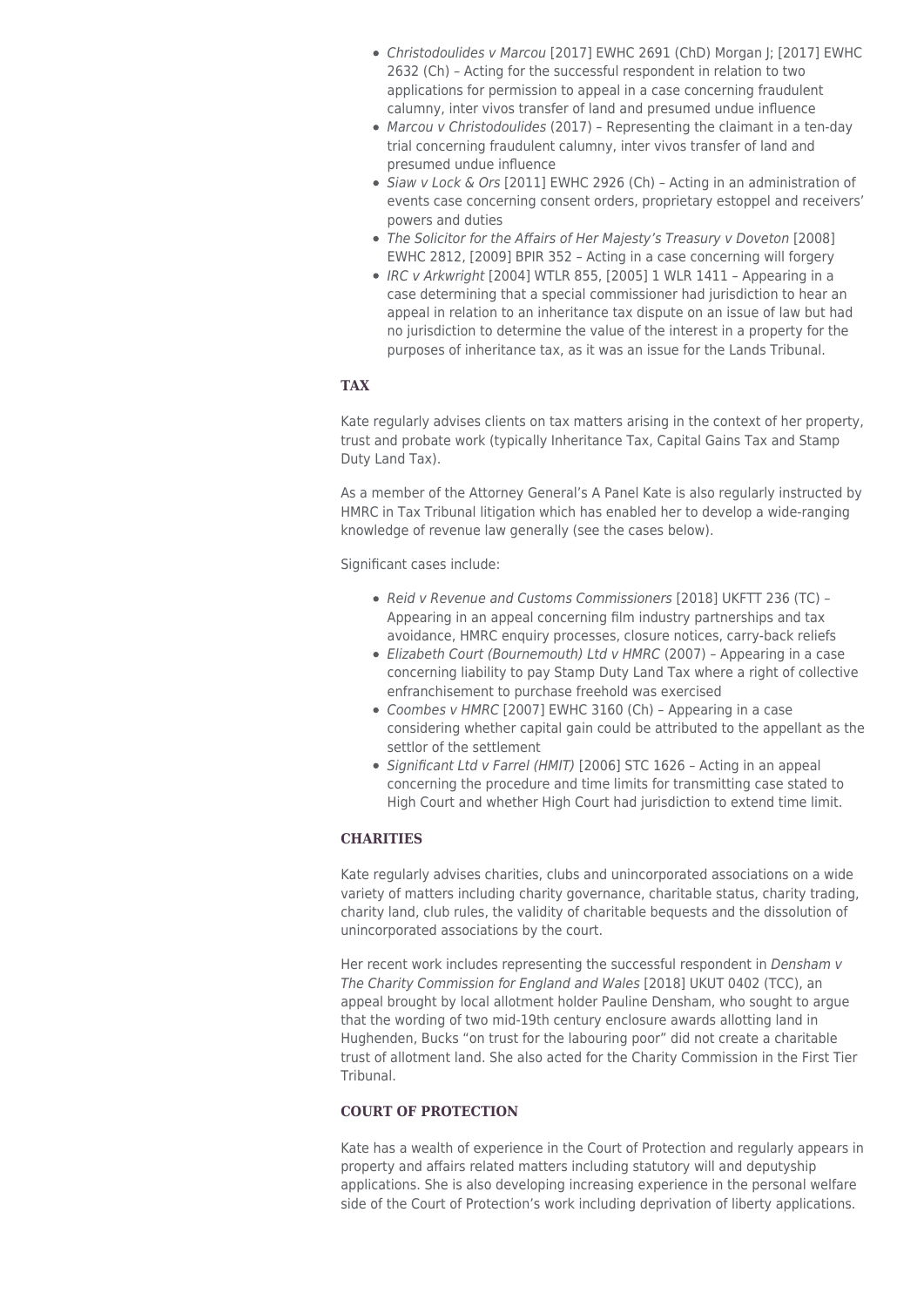#### **BUSINESS DISPUTES**

Kate has considerable experience of litigating commercial disputes. Typically, Kate's commercial work will involve civil fraud, asset recovery and freezing injunctions, loan and finance agreements, guarantees and indemnities, agency and partnerships. Kate has also drafted innumerable contracts, agreements and related documentation for a broad spectrum of business and commercial clients.

She acted as junior counsel in the Surpreme Court, Court of Appeal and trial stages of the leading case on the doctrine of marshalling, an important equitable remedy, SOCA v Szepietowski [2013] UKSC 65; [2011] EWCA Civ 856; [2010] EWHC 2570; [2009] EWHC 1560; [2009] EWHC 344; [2009] EWHC 655.

Kate deals regularly with a wide variety of partnership issues in the context of her property and administration of estates related work. Her experience includes advising the surviving partners in a farming partnership that dissolved on death and acting for professional trustees who hold a share in a property development partnership and intend to bring proceedings for an account.

# **PROFESSIONAL LIABILITY**

Kate regularly advises professional and lay clients on professional negligence issues arising in her main fields of expertise; typically in property, trust and probate matters.

Recent examples have included a will draftsman's failure to follow the "golden rules", an executor's distribution of an estate in ignorance of the applicability of foreign law, a conveyancer's failure to carry out proper identity checks on a fraudster, and a surveyor's incomplete preparation of auction sales particulars.

#### **MEDIATION**

Kate regularly represents clients at mediations, most often in property, trust and probate related matters. Praised in the directories as a tough negotiator as well as a pragmatist, Kate has scored some notable recent successes for clients at mediation.

# **COMMUNITY AND PRO BONO**

Kate is very committed to increasing diversity at the chancery bar and is the course director and committee chair of the Radcliffe Chambers Student Barrister Experience Programme, which is hosted in collaboration with Big Voice London.

#### **RECOGNITION**

Kate Selway is recommended as a leading silk by Chambers UK Bar and/or The Legal 500 UK Bar for commercial chancery, traditional chancery, agriculture and property litigation. Examples of recent directory comment include:

- "She's very clever, a very pleasant person to be against, a good advocate and good at her job. She knows her stuff and is sensible and clever." (Charities, Chambers UK Bar 2022)
- "Absolutely terrific. She's so user-friendly, analytical, practical and reliable." (Chancery: Traditional, Chambers UK Bar 2022)
- "Kate gives a good solid opinion that you can rely on and she isn't shy about saying what she thinks. Some barristers are very equivocal which is unhelpful but not Kate. her opinions are clear and easy to follow. She has excellent technical expertise." (Property Litigation, Legal 500 UK Bar 2022)
- "A high level of in-depth knowledge presented in a straightforward and comprehensible manner for both instructing solicitors and their clients. Approachable and empathetic." (Private Client: Trusts and Probate, Legal 500 UK Bar 2022)
- "A silk with strong academic knowledge." (Charities, Legal 500 UK Bar 2022)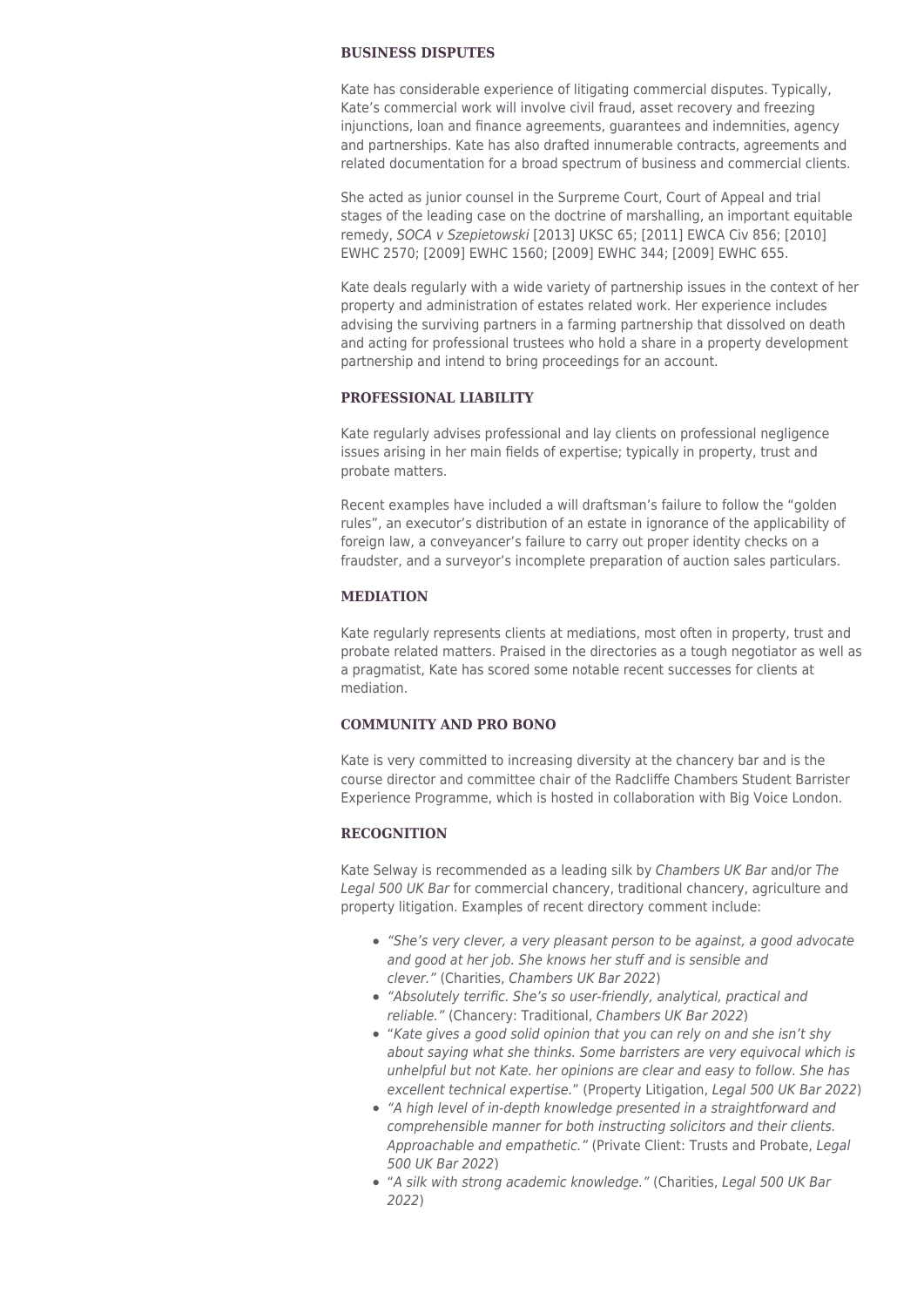- "Thoughtful, excellent with complex details, very, very thorough and excellent at analysis" and "always the most organized and practical of advocates." (Chancery: Traditional, Chambers HNW London Bar 2021)
- "Excellent very thorough, clever and practical." "She's very good at guiding clients through quite complex issues, and has a balanced approach to claims." (Chancery: Traditional, Chambers UK Bar 2021)
- "Authoritative and gives extremely clear advice." (Charities, Chambers UK Bar 2021)
- "Takes a robust stance with her opposition whilst providing clear advice to her client, with an empathetic approach." (Charities, Legal 500 UK Bar 2021)
- "A very approachable new silk." (Private Client: Trusts and Probate, Legal 500 UK Bar 2021)
- "She is extremely good at explaining issues to clients and takes them through the key elements step by step. Kate also considers the wider picture for the client and will look for a practical solution." (Property Litigation, Legal 500 UK Bar 2021)
- "Excellent very thorough, clever and practical." (Chancery: Traditional, Chambers HNW London Bar 2020)
- "She's very good at guiding the clients through quite complex issues, and has a balanced approach to claims." (Chancery: Traditional, Chambers HNW London Bar 2020)
- "Gets on top of her case really well and deals with it exceptionally; she is not intimidated by anyone or anything." "She is very knowledgeable and has sympathy for the client's position." (Charities, Chambers London Bar 2020)
- There's nothing she doesn't know. She's exceptionally efficient, explains trust law so clearly and is constantly patient with stupid questions." "She has an impressive working knowledge of the legislation." (Chancery: Traditional, Chambers London Bar 2020)
- "Takes a robust stance with her opposition whilst providing clear advice to her client, with an empathetic approach." (Charities, The Legal 500 UK Bar 2020)
- "Is able to translate complex legal concepts into straightforward advice for solicitors and lay clients without being patronising." (Private Client: Trusts and Probate, The Legal 500 UK Bar 2020)
- "Crystal clear, enthusiastic, calm and an overall pleasure to work with." (Property Litigation, The Legal 500 UK Bar 2020)
- "Great with clients and knows how to advise them in the right way." "Really conscientious and highly knowledgeable on the law, she gives 100% effort to her cases." (Chancery: Traditional, Chambers UK Bar 2019)
- "Highly recommended." (Private Client: Trusts and Probate, The Legal 500 UK Bar 2019)
- "Encourages cooperation between solicitor and counsel." (Agriculture, The Legal 500 UK Bar 2019)
- "Advises a range of charity clients including the Charity Commission and charitable trusts." (Charities, The Legal 500 UK Bar 2019)
- "She is very engaging and helpfully talks through the position" (Property Litigation, The Legal 500 UK Bar 2019)
- "Her advice is crystal clear, and she is very client-friendly, enthusiastic and a pleasure to deal with. She is very prompt and always reacts well to what the other side throws at her." (Chancery: Traditional, Chambers UK Bar 2018)
- "She is very engaging, positive and upbeat, and talks through her advice clearly." (Property Litigation, The Legal 500 UK Bar 2017)
- "Clients love her, she is positive and upbeat." (Private Client, The Legal 500 UK Bar 2017)
- "She is very engaging and encourages cooperation between solicitor and counsel." (Charities, The Legal 500 UK Bar 2017)
- "Clients love her." (Agriculture, The Legal 500 UK Bar 2017)
- "Provides prompt and pragmatic advice, and is not afraid to give a definitive opinion." (Real Estate Litigation, Chambers UK Bar 2017)
- "Her paperwork is excellent, and she is extremely clear and very thorough.